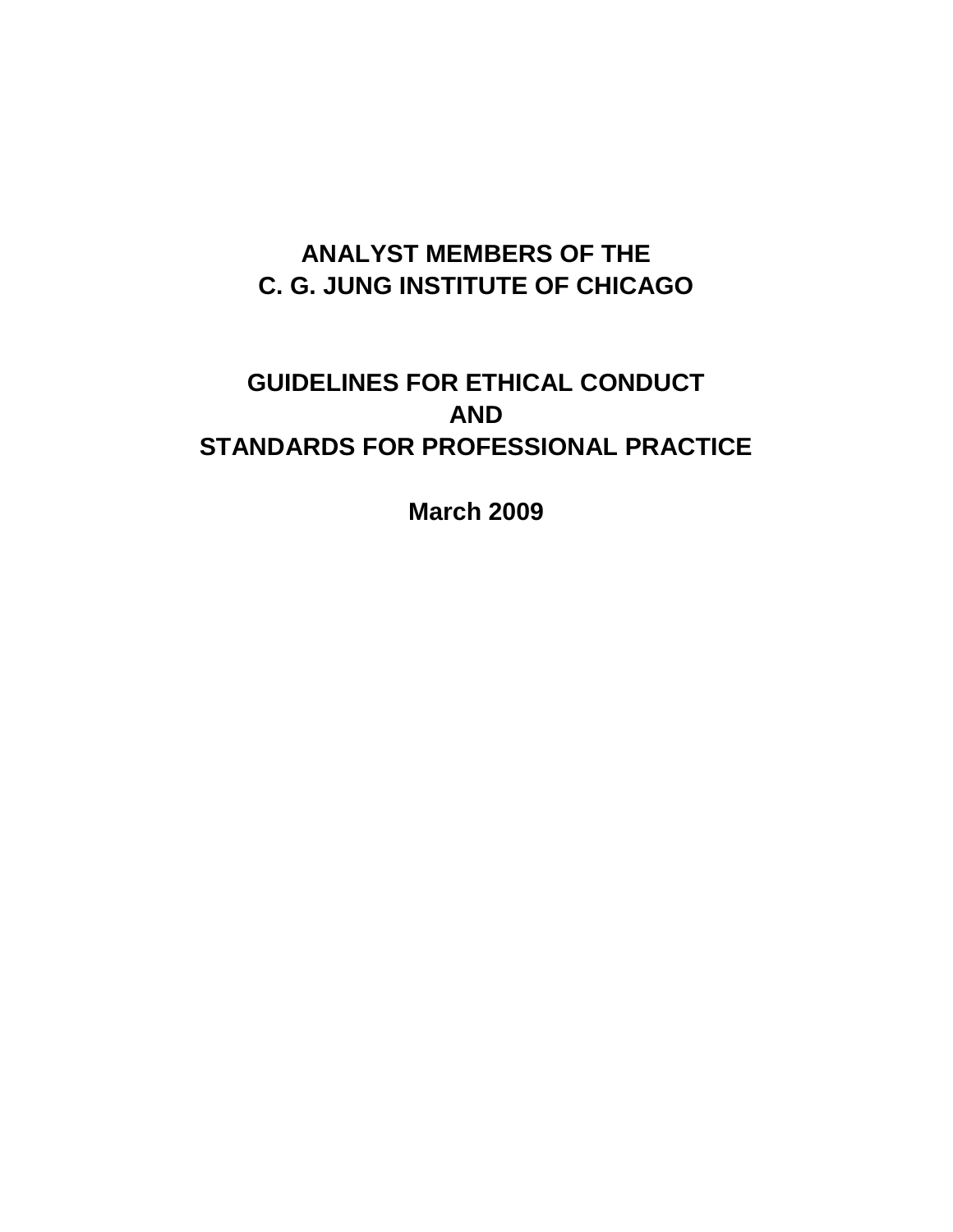#### **PREAMBLE**

*"Feeling always binds one to the reality and meaning of symbolic contents and these in turn impose binding standards of ethical behavior." C.C. Jung*

#### The Psychology of the Transference

Practicing psychoanalysts regularly encounter problems characterized by a conflict of duties and the call of opposing ethical demands. Jungian analysts feel that such conflicts are best resolved through an honest inner struggle. These guidelines are meant to serve as an aid in that endeavor. The ultimate criterion of ethical behavior is the conscience of the individual who has wrestled with the ethical issues involved in any given situation. However, the ethical results arrived at by an individual are not binding on the community or society at large. Like the individual, every community has a right, and an obligation, to define its own standards and values. At times, the demands of individual conscience come into conflict with the accepted social values. For conscience's sake, the individual may then have to bear the opprobrium of the community and submit to social, professional, and legal sanctions.

Not every ethical conflict between an individual and a community is the result of different standards. Often the problem is the absence of ethical-feelings, the subordination of ethics to others needs, and an inability to uphold ones ethics in practice. Every individual and community suffers from such lapses and failures. No individual or community can lay claim to moral superiority. When we personally fail to live up to the ethical standards we have set for ourselves and our colleagues, or when we are unaware of such failures and they are brought to our attention, we hope to be treated in a compassionate and humane way. When others find themselves in similar circumstances, we hope to accord them the same compassion and humanity. It is in this spirit that we endorse the following guidelines.

The members of the C.G. Jung Institute of Chicago are Jungian psychoanalysts trained in helping people to deal with human problems in a psychological way. They are committed to increasing knowledge of the personal and archetypal dimensions of human behavior and to the promotion of interpersonal and intrapsychic understandings. Analysts recognize that the freedom of inquiry and exploration necessary to their work carries with it the commitment to increase consciousness, competence, objectivity and concern for the best interests of analysands, students, colleagues, and the public at large.

In order to fulfill this commitment and to make it more explicit, the members of the Institute have agreed upon the following ethical guidelines.

These guidelines will not be used to deprive any member of the opportunity or freedom to practice with professional integrity, nor will any procedural action be taken without due provision for safeguarding the rights of the member affected.

All members of the Institute are expected to be in compliance with the contents of the code of ethics of other professional groups to which they belong, with the code of ethics for psychoanalysis formulated by the National Association for the Advancement of Psychoanalysis, and with the laws of the State(s) in which they practice. Accordingly, all members of the Institute shall agree that final disciplinary decisions of the Professional Standards Committee shall be referred to an appropriate State and/or regulatory body.

The following provisions are not to be taken as creating any kind of legal liability, either civil or criminal.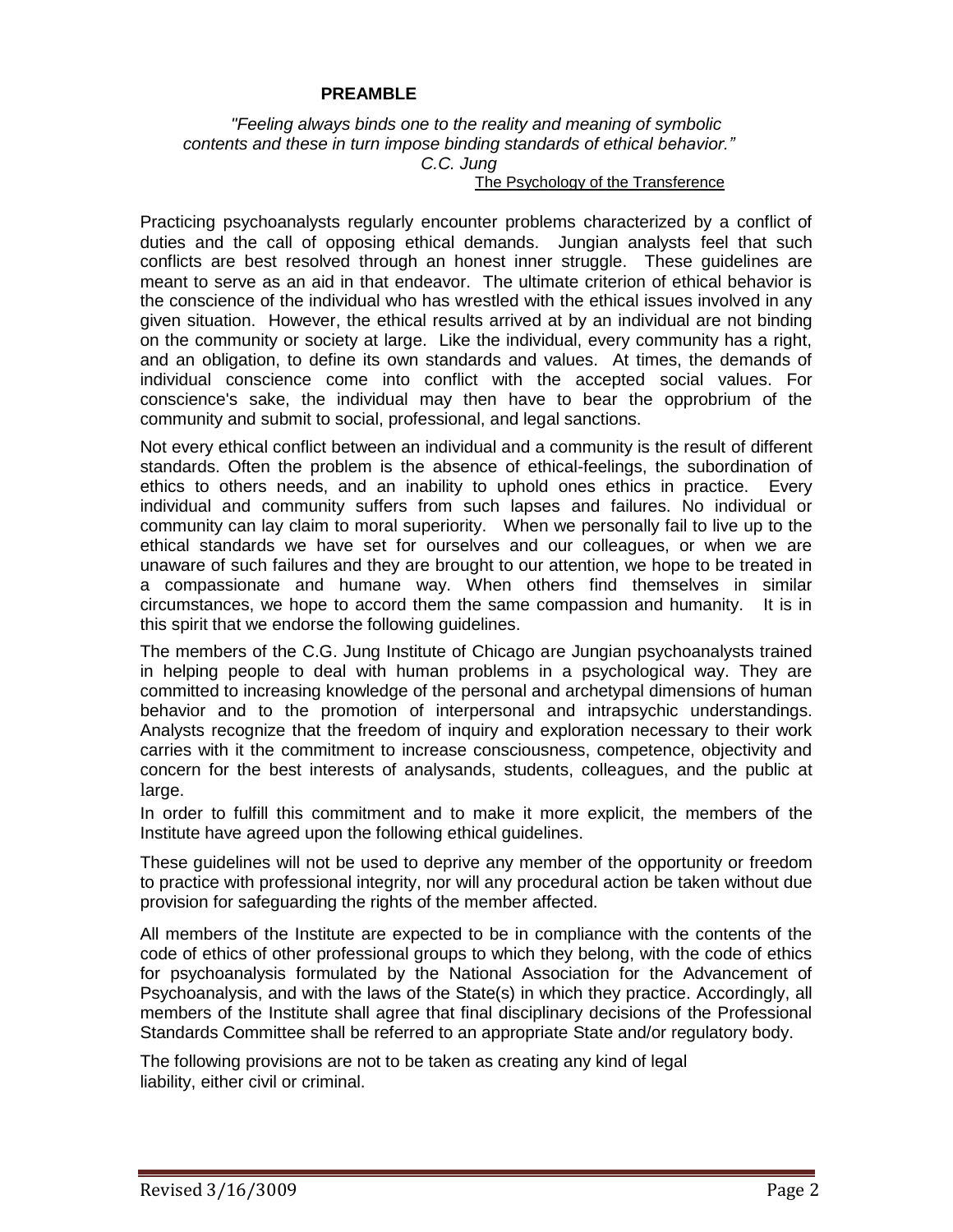#### **SECTION A ETHICAL PRINCIPLES WITH ANNOTATIONS**

### **Principal I: Responsibility of the Analyst**

In providing services, members aim at the highest standards of their profession and accept the responsibility for the consequences of their acts.

a. As practitioners, analysts bear the responsibility of clarifying the working agreement between themselves and their analysands. The analysand will be informed of the length and the frequency of the sessions, the cost and method of payment, the conditions for cancellation of sessions, and where and when meetings shall take place. Other contractual arrangements are discussed when they arise in treatment.

b. Analysts avoid personal, social and financial interactions with analysands that might compromise the analytic process.

c. It is recognized that members may assume other professional roles in the training of analysts where special consideration must be given to preserving the boundaries between analysis and the supervision of a training candidate, and between analysis and education. In such situations, analysts shall be sensitive to possible conflicts tending to interfere with their duties.

d. As supervisors, analysts shall have the responsibility to clarify and help objectify the presenter's case material. Supervisors shall identify and explore counter-transferential reactions pertinent to the case and shall respect the boundaries of the supervisee's personal analysis.

### **Principle II: Competence of the Analyst**

The maintenance of high standards of competence is a responsibility shared by all analysts in the interest of the community and the profession as a whole. Analysts are aware of the boundaries of their own competence and the limitations of their own techniques. They use techniques for which they are qualified by training and experience.

a. Analysts must not misrepresent their academic and/or professional training and/or experience, nor their professional affiliations. Members bear the responsibility of correcting other members who misrepresent their professional qualifications and/or affiliations, either by individual discussion or by bringing the infraction to the attention of the Professional Standards Committee.

b. Analysts shall not attempt to diagnose, prescribe for, treat or advise on problems outside the recognized boundaries of their own competence.

c. In regard to the areas of their personal analysis, supervision, and education, analysts shall continue to pursue their professional growth. They are receptive to new procedures and changes in expectations and values over time.

d. When treatment methods are used for which there are no established standards, analysts must take whatever precautions are necessary to protect the welfare of their analysands.

e. In compliance with the state and federal laws describing research with human subjects, analysts must receive written consent from the analysand to serve in a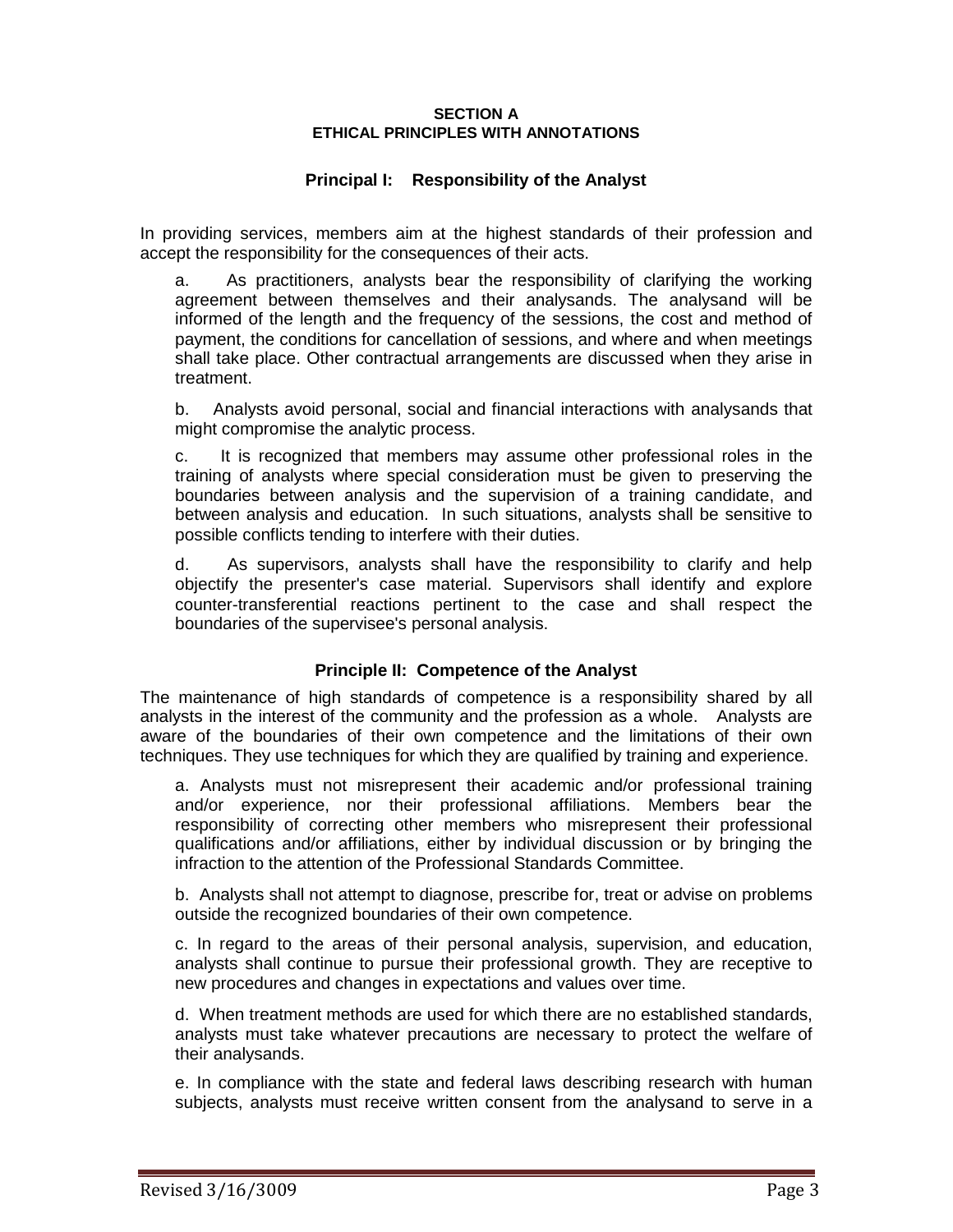dual role as both patient and subject of research.

f. Analysts recognize that personal problems and conflicts may interfere with professional effectiveness. When they become aware of their personal problems, they must seek competent professional assistance to determine whether they should suspend, terminate, or limit the scope of their professional activities.

g. Any physical or mental disability (e.g., senility, substance abuse) which could cause a member to be unable to perform the service implicit in the psychoanalytic contract or to fulfill their responsibilities as a member in good standing in the Institute or the professional community shall be grounds for the PSC to institute, according to its procedures, its own investigation of the conduct of a member.

### **Principle III: Moral and Legal Standards**

Analysts become and remain aware of the possible impact of their professional and public behavior not only upon the quality of their work but upon the community's trust in their profession, and upon the ability of their colleagues to carry out professional activities.

a. Analysts are aware that personal values affect the conduct of their therapeutic work and their presentation of materials in teaching roles. They should recognize and respect the diverse attitudes which others bring and remain aware of these when dealing with sensitive topics.

b. Members are obliged to be in compliance with all relevant state and federal laws. In their professional roles as practitioners, supervisors or instructors, members shall not take any action that violates or diminishes the legal and civil rights of analysands, supervisees, students or colleagues.

c. Should a member be expelled from an affiliated or other recognized professional association, be de-licensed in their field or practice or be charged with a criminal offense, the PSC may investigate the conduct of the member according to its procedures, providing a complaint is brought to the PSC.

d. All members have the obligation to cooperate with the Rules and Procedures of the PSC in the investigation of a complaint.

#### **Principle IV: Public Statements and Non-analytical Communications**

Care should be taken in public statements and non-analytical communications either within the context of the therapeutic session or in the community at large, to serve the purpose of helping an individual make informed judgments and choices or of fostering activities contributing to an improved community.

a. Members shall present their own qualifications, affiliations, and functions accurately and objectively. They avoid misrepresentation in presenting the practice of analytical psychology either to analysands or to the public at large.

b. In public statements offering personal advice, psychological opinions or information about the availability of services and publications, members shall utilize the most relevant material and must exercise the highest level of professional judgment.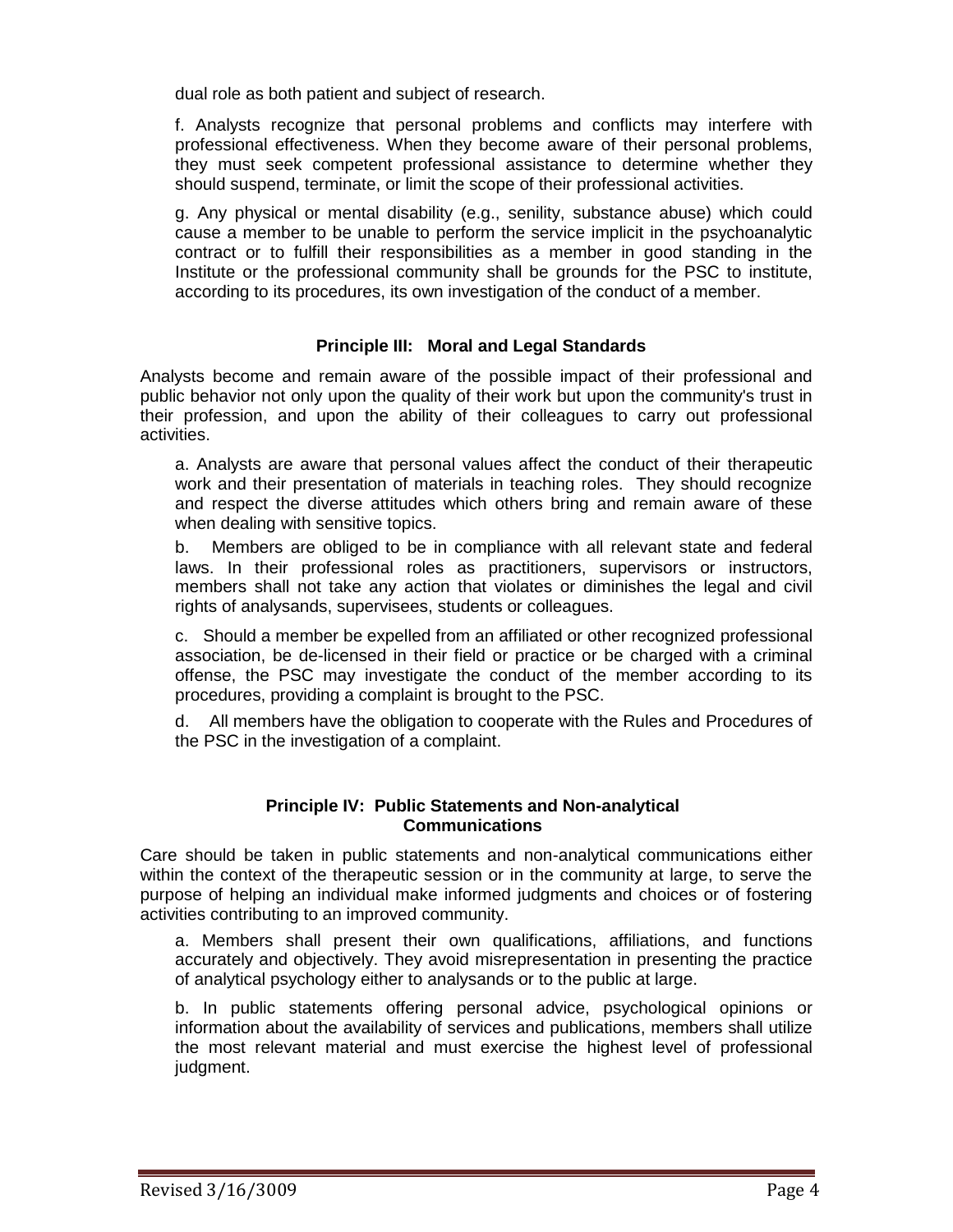c. When expressing professional opinions or points of view, members shall not make it appear, directly or indirectly, that they speak on behalf of the Institute or represent its official position, except as authorized by the Institute or its representatives.

d. Members are responsible in the course of public speaking, advertising and writing to avoid superficiality, exaggeration and other kinds of misrepresentation. Brochures that promote the services of the Institute should describe them with accuracy and dignity and should not be misleading.

e. Members shall not solicit analysands.

## **Principle V: Confidentiality**

Analysts have a primary obligation to respect the confidentiality of information that is relevant to the treatment of an analysand in the course of their professional activities.

a. Analysands are entitled to know under what conditions their material may be divulged. Where appropriate, analysts shall inform their analysands of the legal limits of confidentiality.

b. Information obtained during analytic sessions and group therapy, and/or presented in case seminars and professional meetings is discussed only for professional purposes, always taking care to guard the identity of the analysand.

c. Analysts should refrain from presenting case material of recognizable analysands in training seminars and professional meetings. This material should be confined to consultations with colleagues or supervisors and the identity of the analysand should be carefully guarded.

d. Analysts who present personal information obtained during the course of their professional activities in writings, lectures or other public forums must obtain prior consent from the analysand to do so and must disguise all identifying information.

e. Analysts shall make provisions for maintaining confidentiality in the storage and disposal of records. An analyst may release confidential information only with the written authorization of the analysand or under proper legal compulsion.

f. Analysts at times may find it necessary, in order to protect the analysand or the community from imminent danger, to reveal confidential information disclosed by the analysand. At all times, the analyst must weigh the right of the anaylsand to confidentiality-and thus to unimpaired treatment-and the right of the community to protect its own welfare and the right of the profession to preserve its ethical standards.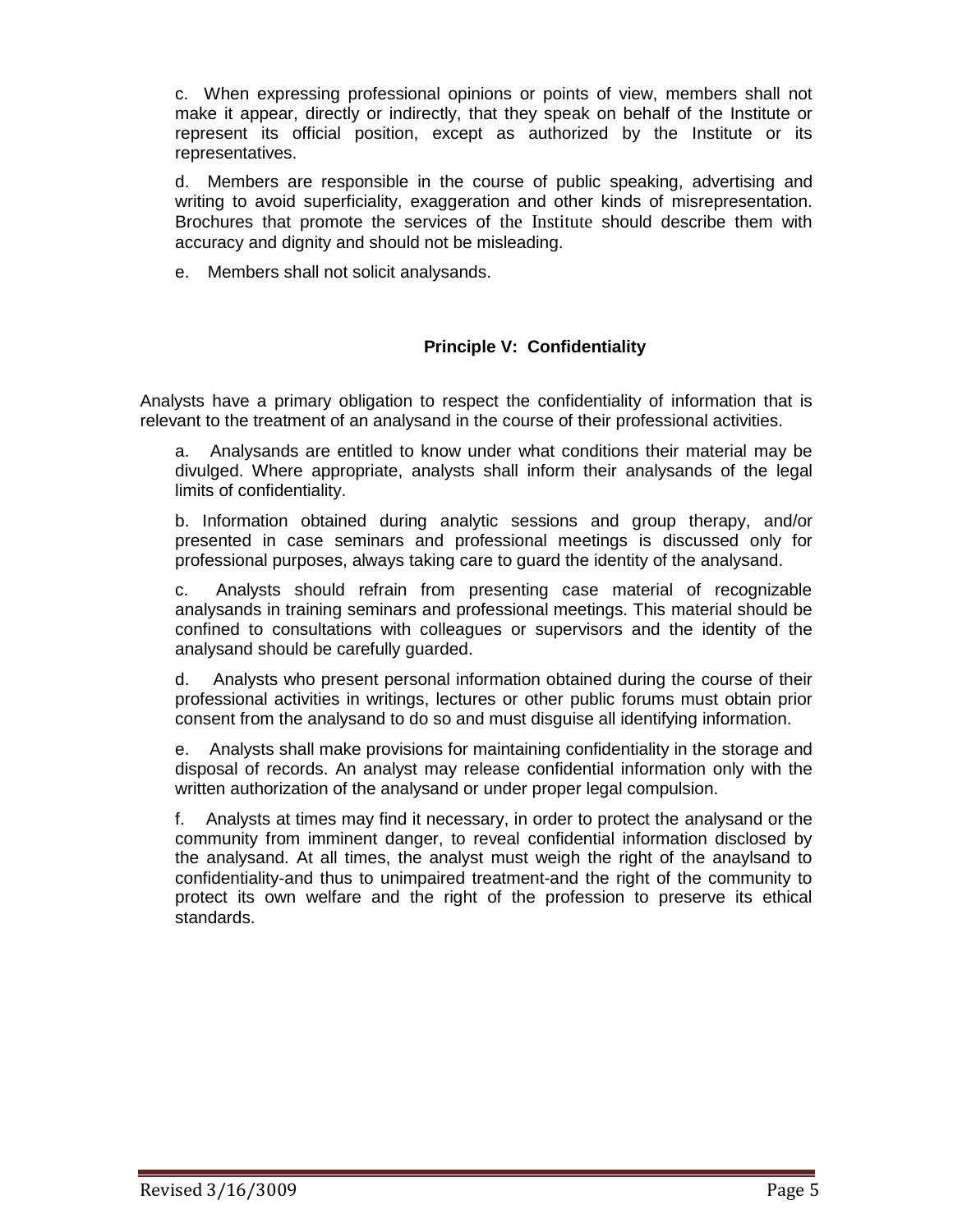### **Principles VI: Welfare of the Analysand**

Analysts have the continuing duty to respect the integrity and protect the welfare of their anaylsands.

a. Analysts shall inform those concerned of the purpose and nature of psychoanalytic treatment and of any evaluative, clinical, educational or training procedure proposed, with full cognizance of the other's freedom of choice with regard to participation.

b. Aware of their own needs and of their influential position vis-à-vis those in their care, analysts shall make every reasonable effort to avoid dual relationships-such as treatment of close friends and relatives-that could impair their professional judgment. Special caution is to be exercised in regard to the dual relationship involved with those who are anaylsands as well as students.

c. Analysts shall use the initial sessions to explore the presenting problem and determine whether analytic treatment can be of help. They are cautious in their initial prognosis and shall not exaggerate the efficacy of their service.

d. Analysts shall not use their professional relationships to give or receive other personal gain or services to further their business, political or religious interests, nor shall they encourage analysands to engage in activities in order to profit professional groups or organizations.

e. Analysts shall terminate an analytic relationship when it is reasonably clear that the analysand is not benefiting from it. At an appropriate time the analyst will initiate a discussion with the analysand about the termination of the relationship and attempt to secure a mutual agreement with the analysand. An analyst shall not cease treatment without giving the analysand adequate notice to locate an alternative. Where appropriate, the analyst shall offer to help the analysand locate alternative sources of assistance.

f. Any sexual intimacies, defined as all forms of overt and covert seductive behavior as well as physical contact of a sexual nature, are unethical within the therapeutic relationship. Sexual harassment, such as deliberate or repeated comments, gestures, or physical contacts, and any contact of an aggressive or devaluing nature are equally unethical. Sexual intimacy between analyst and analysand constitutes a *de facto* termination of the analysis and an infringement of an anaylsand's right to professional and unimpaired treatment, even when the analysand invites or consents to such involvement. With an awareness that such a transgression is a violation of professional ethics, for which they have a social responsibility and a legal liability, analysts shall terminate the analysis in a respectful and non-punitive manner, and insofar as possible, with the analysand's agreement. In such a situation, analysts shall have the obligation to seek peer consultation and/or competent professional assistance to resolve the personal conflicts and counter-transferential reactions that interfere with their professional effectiveness.

g. Analysts are sensitive and responsive to information received during analytic sessions concerning unethical behavior of another professional. After careful exploration of the circumstances, if deemed appropriate, the analyst shall inform the analysand that the reported behavior is or may be unethical and that guidelines for ethical conduct have been formulated and are available. At all times the principle of confidentiality and the rights and wishes of the analysand shall be the priority consideration.